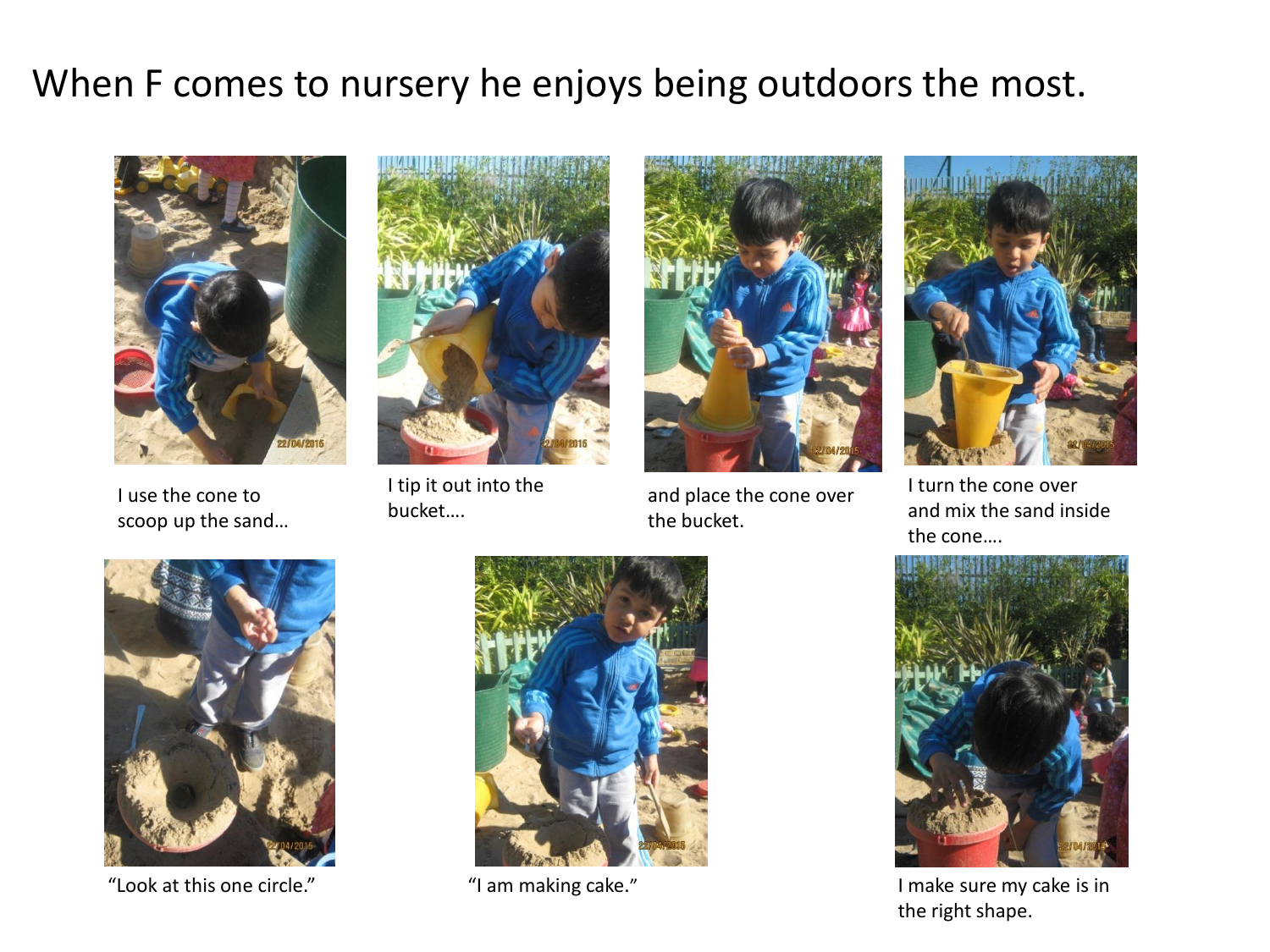## **When F comes to nursery he enjoys being outdoors the most.**

## *Listening story*

## *Date***:** 22.4.2015

Since F has been attending Greenfields Children's Centre his most favourite area in the nursery has been the outdoor area. The weather doesn't matter to him, it could be raining, snowing, windy or freezing cold, F is always smiling and happy to be outside. Today he was content and concentrating in taking part in this activity outdoors.

*Learning*: F has learnt the actions from watching his mum cook, as she stands over the cooker and sprinkles her herbs. He was standing whilst stirring thoroughly and patting the sand. He was using the tools in the sand pit appropriately, for example, he was using the back of the wooden spoon to smooth the sand out. F had good hand and eye co-ordination and good physical development whilst filling and empting out the sand into the bucket. F was really concentrating throughout his sand play.

*Next steps*: For F to be able to take part in expressive arts activities and develop his imaginative skills further.

Observed by: Neelam Marathe